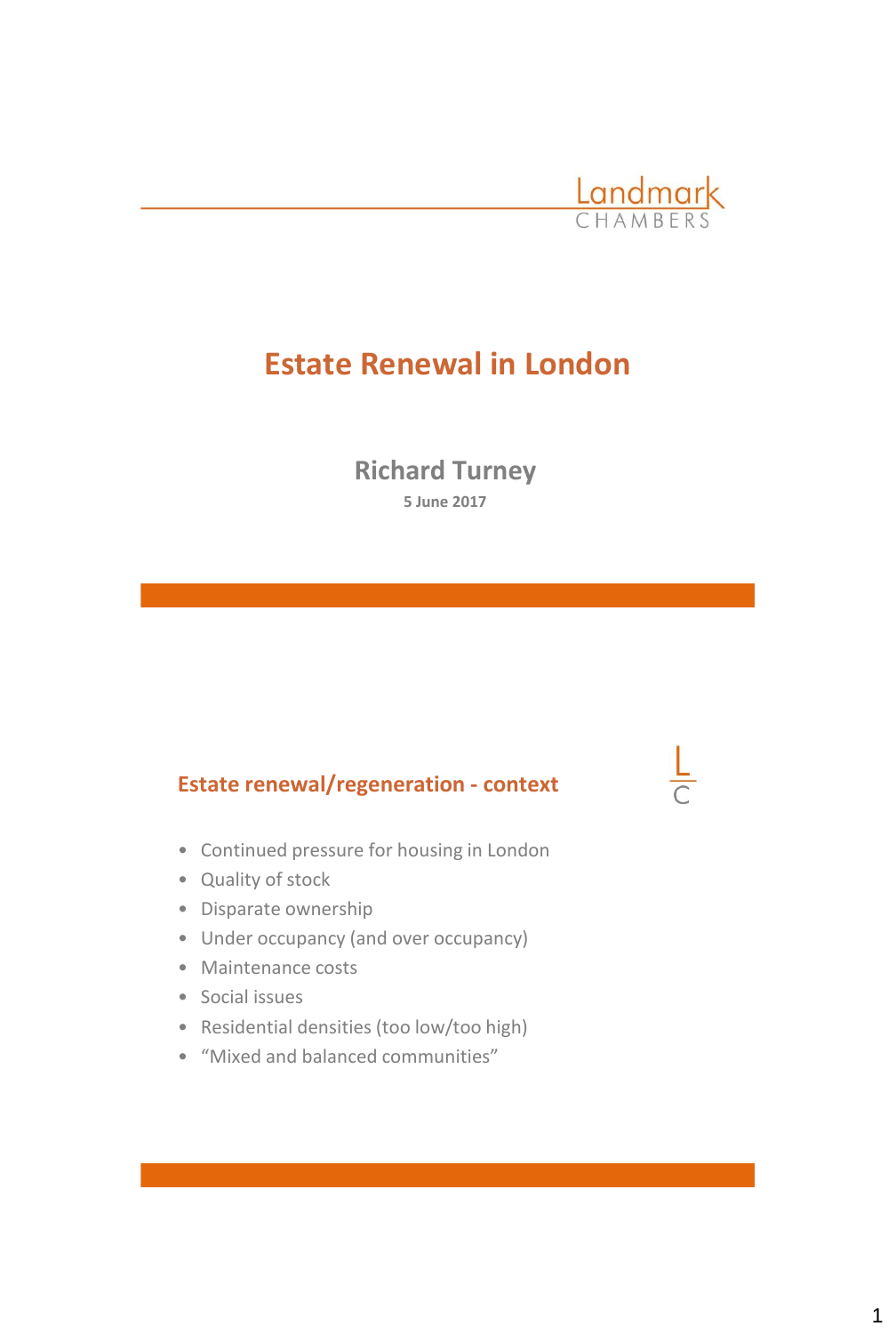#### **Clem Attlee Estate**



## **Policy context**

- NPPF
	- Silent on estates, but see Housing White Paper
- Estate Regeneration National Strategy
- London Plan
	- Housing SPG
	- Homes for Londoners draft Good Practice Guide
- Local plan?
	- SPDs?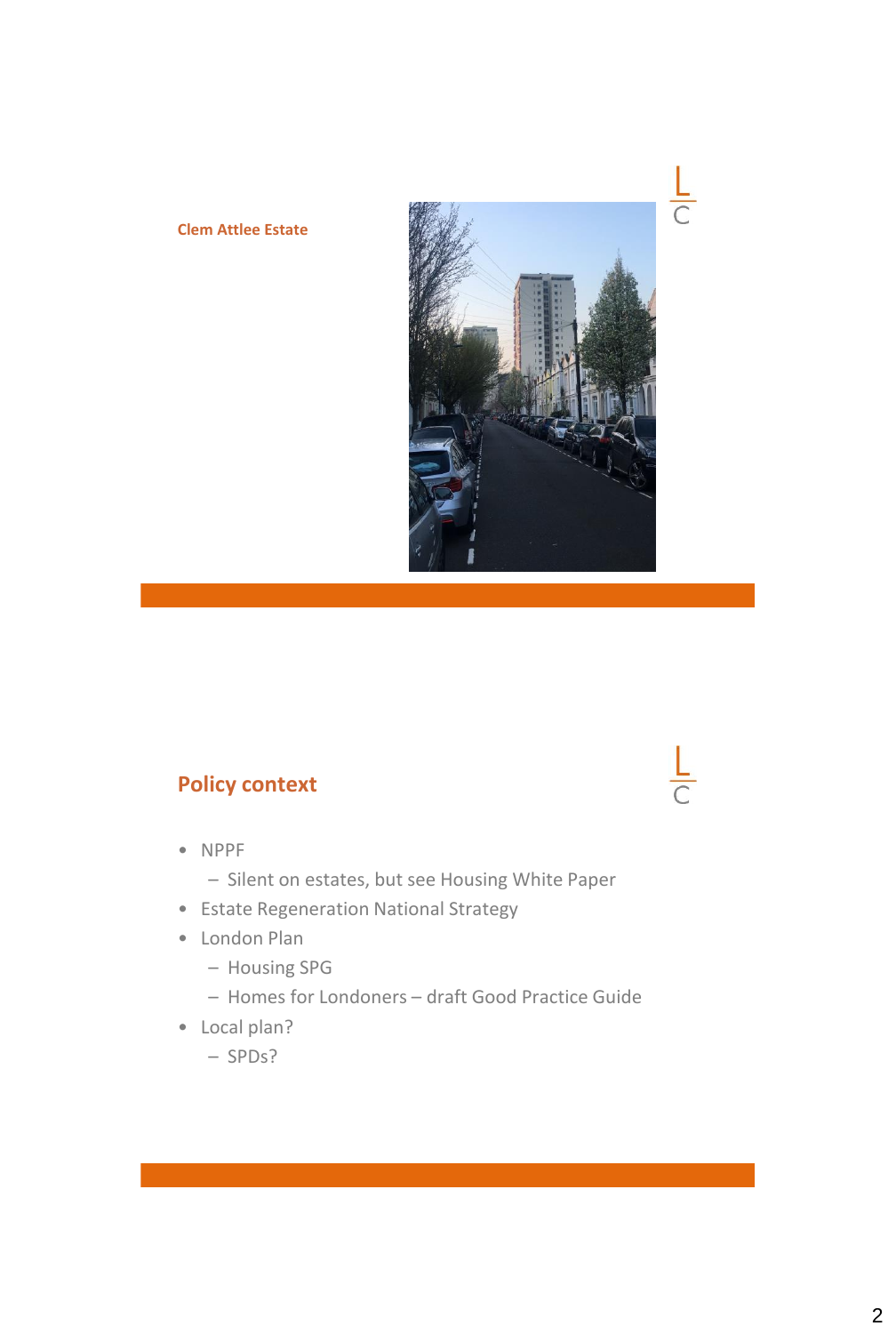#### **Housing White Paper: NPPF changes**

- 
- "encourage local planning authorities to consider the social and economic benefits of estate regeneration when preparing their plans and in decisions on applications, and to use their planning powers to help deliver estate regeneration to a high standard"
- Amend Green Belt boundaries "only when they have examined fully all other reasonable options… including… making effective use of… the opportunities offered by estate regeneration"

#### **London Plan**

- Policy 3.4 resisting loss of AH
- Policy 3.9 Mixed and Balanced Communities
- "there should be no segregation of London's population by housing tenure. London's legacy of mono-tenure estates has in some cases contributed to concentrations of deprivation and worklessness"
- "Infill schemes in predominantly social housing estates should primarily be targeted for intermediate and market housing. New social housing development should be encouraged in areas where it is currently under represented"
- "Comprehensiveness" in the Opportunity Areas (e.g. Earl's Court)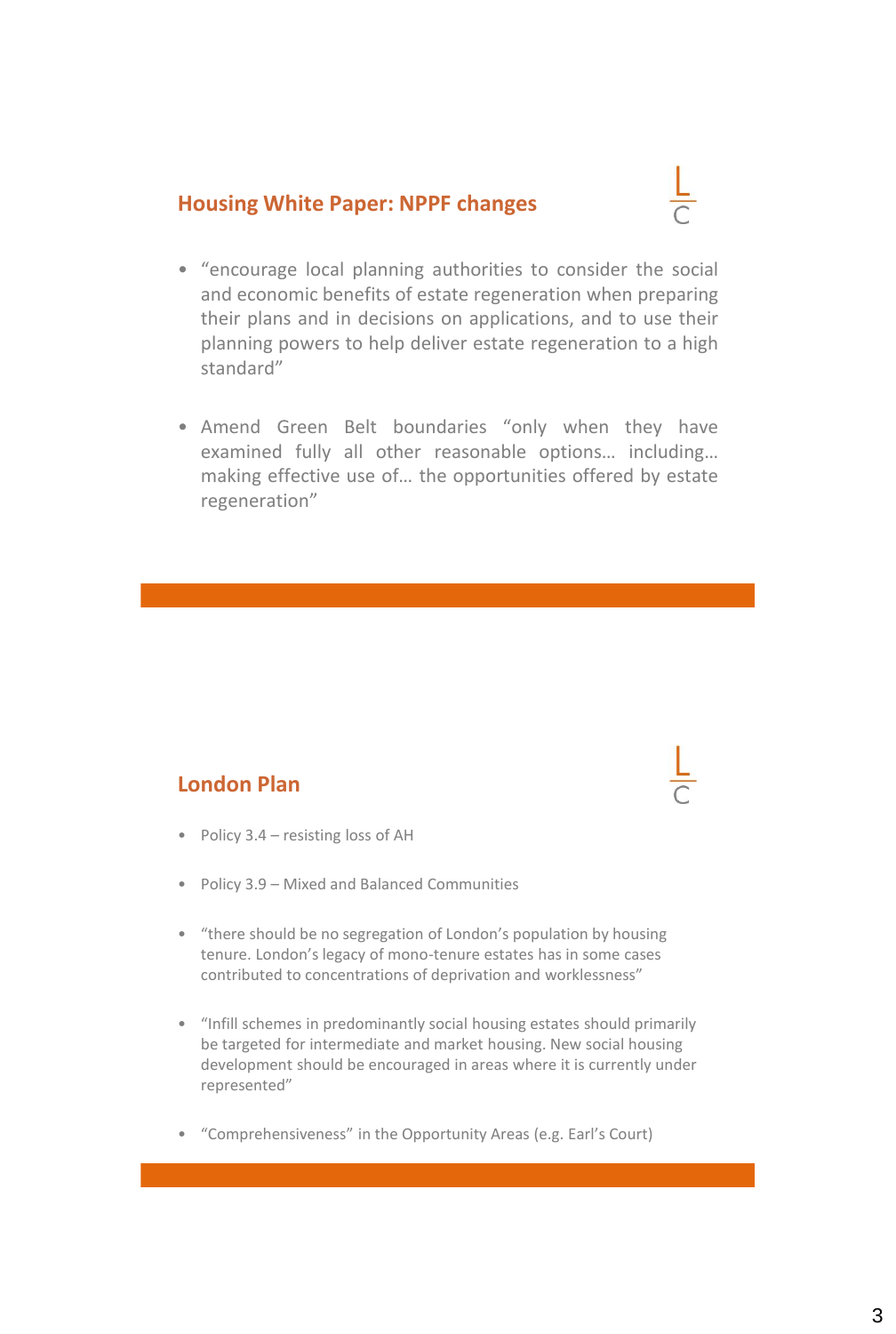### **Housing SPG**



- Estate Renewal considered at 5.1.13-18
- AH loss may be calculated on habitable rooms
- Replacement of social/affordable rented units by intermediate provision is acceptable where it can be robustly demonstrated that this would achieve a more appropriate range and contribute to mixed and balanced communities.
- Replacement of social rent by affordable rent provision may be necessary
- "development at significantly increased density may be necessary to generate sufficient value from market development to support replacement of affordable housing provision"
- Effective engagement should be an integral part of the process

#### **Draft Good Practice Guide**

- Does not purport to replace LP/SPG policy
- Aims and objectives of estate renewal:
	- Maintaining good quality homes
	- Supporting supply of new housing
	- Improving social, economic and physical environment
- Consultation and engagement
- "A fair deal for tenants and leaseholders"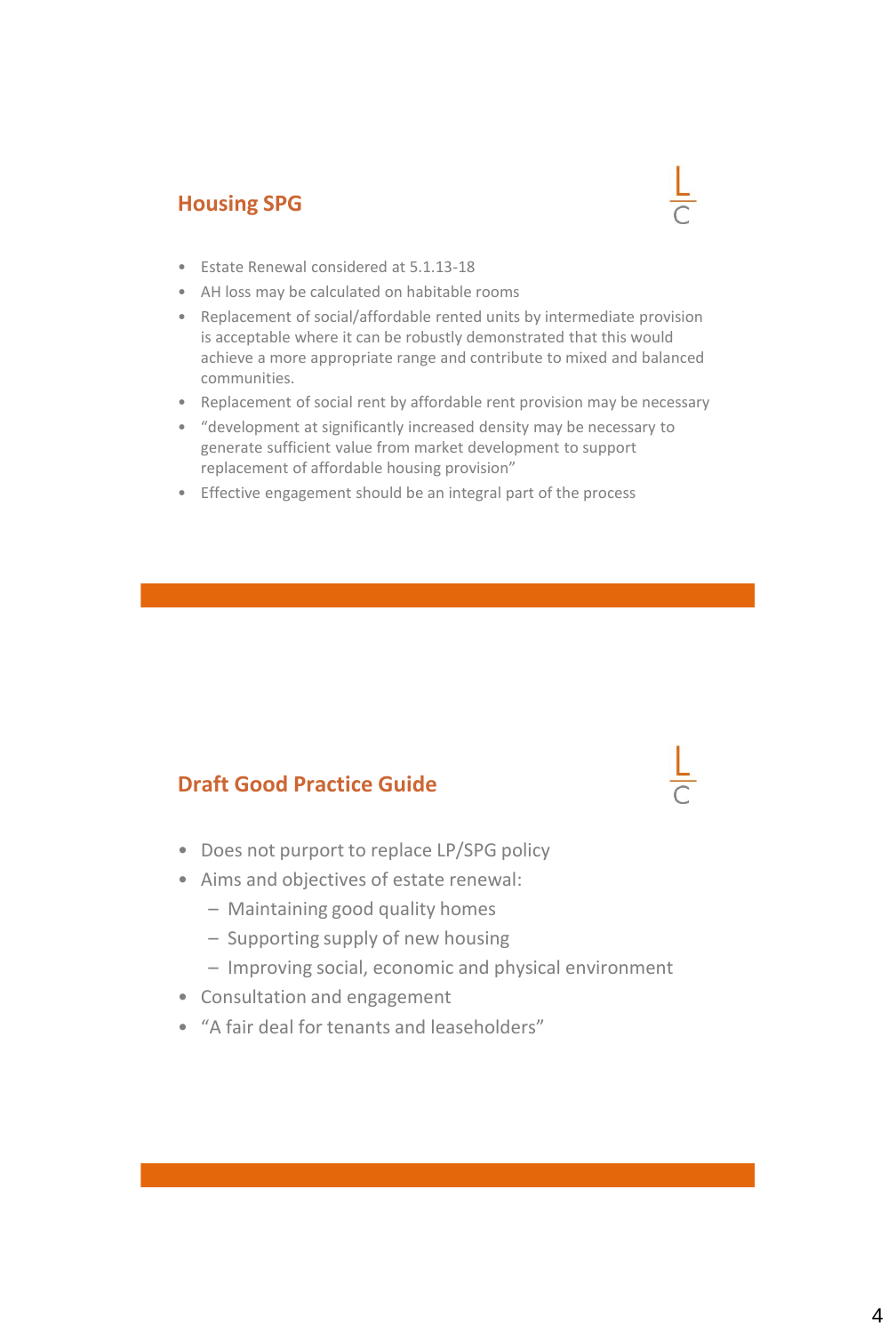### **Decision-making: key issues**

- "Knock it down or do it up?" (London Assembly, Feb 2015)
- Corporate decision-making
	- The "property deal"
- Planning decision-making
- CPO: powers/decision-making
- Managing change
	- Rehousing
	- Blight and discretionary schemes
	- Equalities and welfare issues

### **Implementation: rehousing offer**

- Effect on different tenure types
- Particular issues with long leasehold interests
	- Resident
	- Non-resident
- Suitability of offer; temporary accommodation; construction impacts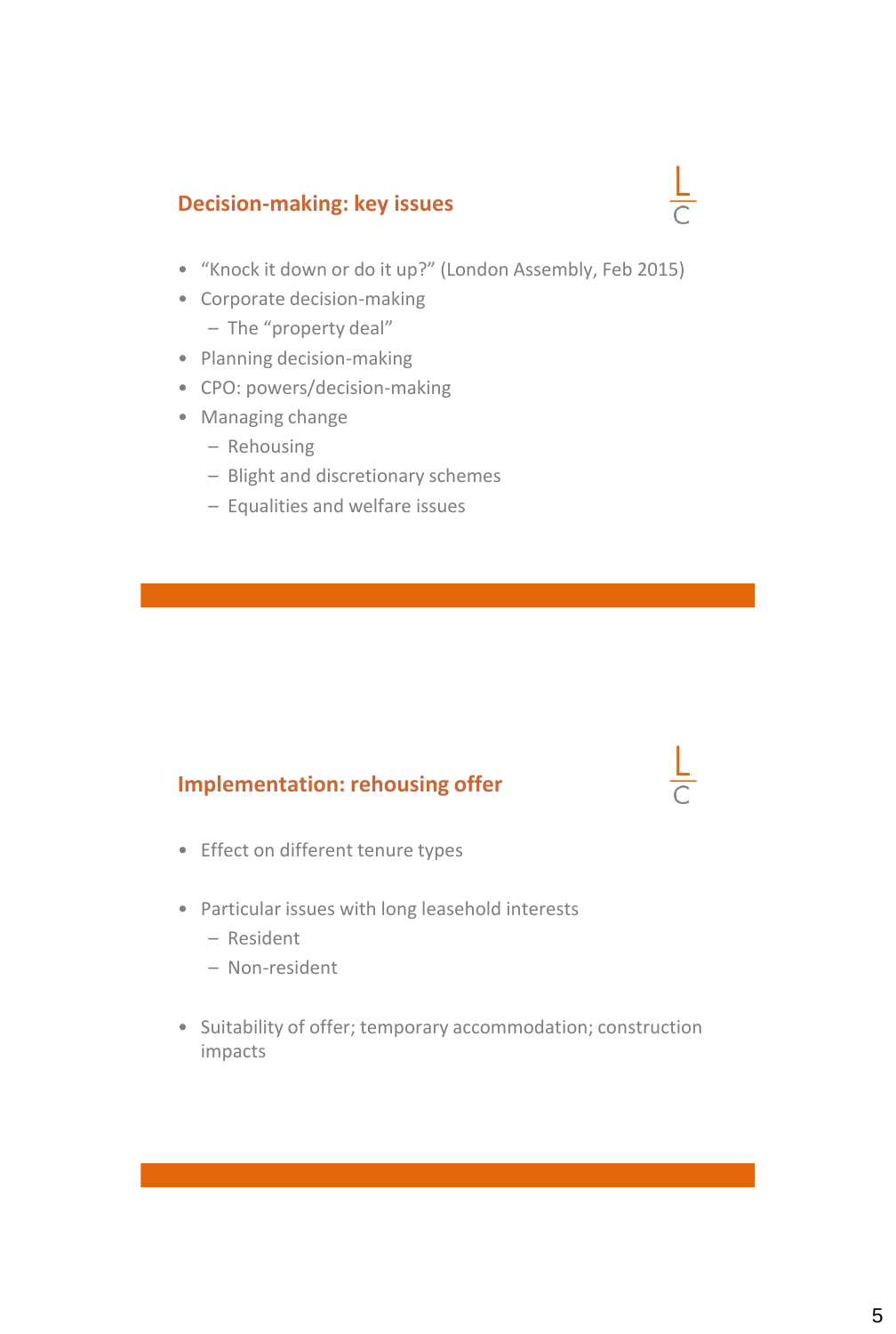

 $\frac{L}{C}$ 

 $\frac{1}{\sqrt{2}}$ 

**Aylesbury Estate**

## **Aylesbury – lessons learned**

- Timing and effect of leaseholder offer
- Human rights and equalities issues
- CPO risks
- High Court challenge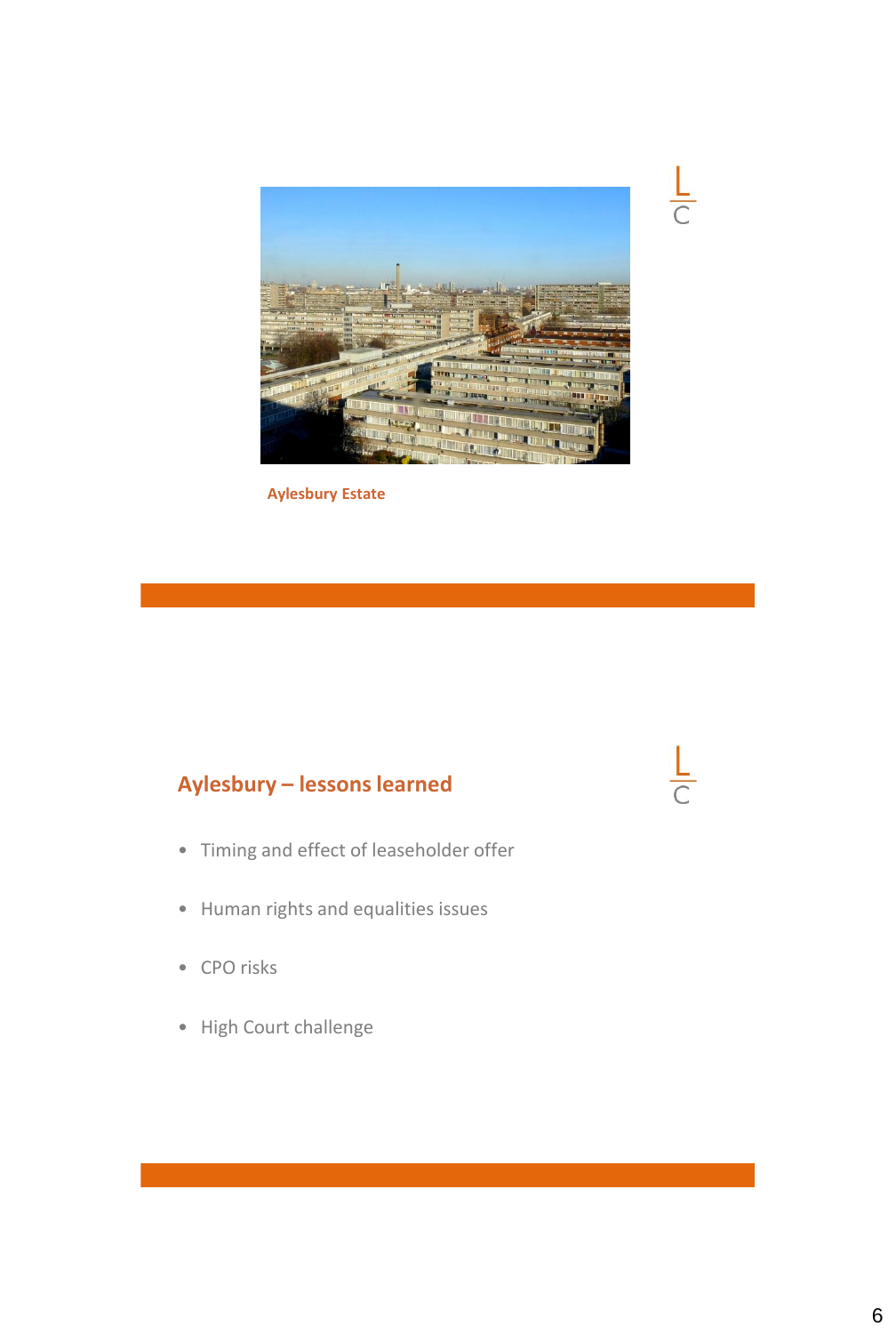### **Key legal risks**



- Consultation
	- General duties
	- Specific statutory duties
- Corporate decision-making and predetermination
- The property deal: procurement/state aid
- Planning decision-making
	- Policy challenges e.g. *West Kensington Estate TRA v Hammersmith and Fulham LBC* [2013] EWHC 2834 (Admin)
	- Viability
- CPO



**West Kensington Estate/Earl's Court**